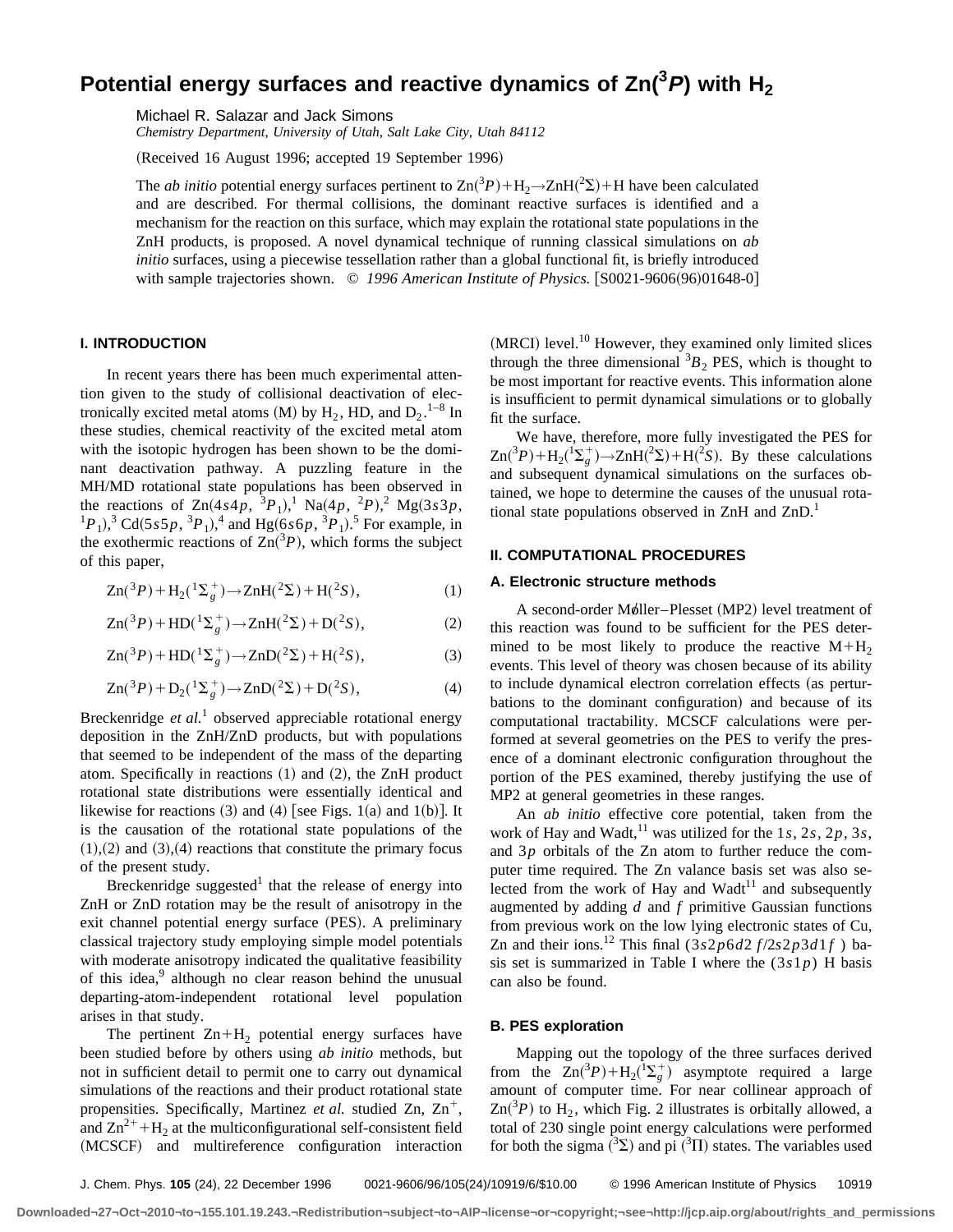

FIG. 1. (a) Rotational quantum state distribution for the reaction of  $\text{Zn}(^{3}P)$ with  $H_2$  and HD to form ZnH. Filled circles, squares, and triangles, HD; open circles, squares, and triangles,  $H_2$ . (b) Rotational quantum state distribution for the reaction of  $\text{Zn}(3P)$  with  $D_2$  and HD to form ZnD. Filled circles, squares, and triangles, HD: open circles, squares, and triangles,  $D_2$ .

for collinear calculations are *R*, the distance from Zn to the nearest hydrogen, and *r*, the hydrogen-to-hydrogen internuclear distance.

For the near  $C_{2v}$  side on approach of  $\text{Zn}(^{3}P)$  to  $\text{H}_{2}$ , more than 1500 single point energy calculations were performed for the sigma  ${}^{3}B_2$  surface, 300 single point energy calculations were carried out for the  ${}^{3}B_1$  surface, and 20 single point energy calculations were carried out for the  ${}^{3}A_1$  surface. The variables used in these calculations are *R*, the distance from Zn to the center-of-mass of the  $H_2$  bond, and  $r$ , the hydrogen-to-hydrogen internuclear distance.

For the exit channels, connecting to the ground state  $ZnH(^{2}\Sigma) + H(^{2}S)$  products, over 3400 single point energy calculations were carried out for the  ${}^{3}A'$  surface in  $C_s$  symmetry. The variables used in these calculations are  $r_1$ ; the internuclear distance from Zn to the nearest hydrogen atom,  $r_2$ ; the internuclear distance from Zn to the second hydrogen atom, and theta; the HZnH angle.

## **C. Calibration studies**

Table II shows the results of calculations carried out to test and calibrate the chosen level of theory and basis sets by

TABLE I. Zinc and hydrogen basis sets.

| Zinc valence basis set         |                                 |                             |                             |
|--------------------------------|---------------------------------|-----------------------------|-----------------------------|
| s Exponents                    | Contraction<br>coefficients     | $p$ Exponents               | Contraction<br>coefficients |
| 0.7997000217 <sup>b</sup>      | $-0.6486111879$                 | $0.1202000007$ <sup>b</sup> | 1 <sub>0</sub>              |
| 0.1752000004 <sup>b</sup>      | 1.313 138 290 64                | $0.0351000018^{b}$          | 1.0                         |
| $0.0555999986$ <sup>b</sup>    | 1.0                             |                             |                             |
| $d$ Exponents                  | Contraction<br>coefficients     | $f$ Exponents               | Contraction<br>coefficients |
| 68.849 998 47 <sup>b</sup>     | 0.025 853 199 8                 | $2.2^{\circ}$               | 0.424 87                    |
| 18.319 999 69 <sup>b</sup>     | 0.165 119 499 0                 | $0.55^{\circ}$              | 0.76288                     |
| 5.921 999 931 <sup>b</sup>     | 0.446 821 212 8                 |                             |                             |
| $1.927000046^{\rm b}$          | 0.583 108 007 9                 |                             |                             |
| $0.552$ 799 999 7 <sup>b</sup> | 1 <sub>0</sub>                  |                             |                             |
| 0.180~000~00 <sup>c</sup>      | 1.0                             |                             |                             |
|                                | Hydrogen basis set <sup>a</sup> |                             |                             |
| s Exponents                    | Contraction<br>coefficients     | $p$ Exponents               | Contraction<br>coefficients |
| 33.865 000 00                  | 0.025 493 800 0                 | 0.750 000 00                | 1.0                         |
| 5.094 790 000                  | 0.190 373 000                   |                             |                             |
| 1.158 790 000                  | 0.852 161 000                   |                             |                             |
| 0.325 840 000                  | 1.0                             |                             |                             |
| 0.102 740 000                  | 1.0                             |                             |                             |

<sup>a</sup>This hydrogen basis consists of five primitive *s* functions of Huzinaga [J. Chem. Phys. **42**, 1293  $(1965)$  with the addition of a primitive *p* function. b Reference 11. c Reference 12.

examining various asymptotes whose energy differences are known experimentally. Note that only the electronic ground state  $ZnH(^{2}\Sigma) + H(^{2}S)$  of the product can be formed in thermal collisions of  $\text{Zn}(^{3}P) + \text{H}_{2}(\frac{1}{2g}^{+})$ , and that this reaction is exothermic by 0.2–0.3 eV. This exothermicity limits the rotational and vibrational levels in ZnH and ZnD that can be accessed. In reactions  $(1)$  and  $(2)$  the ZnH product is limited to  $v=0,1$  and  $N \le 24,19$ , respectively. In reactions (3) and (4) the ZnD product is limited to  $v=0,1,2$  and  $N \le 31,26,21$ , respectively.<sup>1</sup> The  $\text{ZnH}(^{2}\Pi) + \text{H}(^{2}\text{S})$  product lies higher in energy by 2.9–3.0 eV and thus is not accessible in thermal collisions of  $\text{Zn}(^{3}P) + \text{H}_{2}$ . Also from Table II it should be clear that, although the features of the various surfaces computed here may be qualitatively correct, they may include errors that may be as large as 0.3 eV.

#### **III. PES RESULTS**

# **A. Near collinear collisions of**  $H_2$  **with Zn(<sup>3</sup>P)**

The collinear <sup>3</sup> $\Sigma$  energy profile for  $\text{Zn}(^{3}P) + \text{H}_{2}$  is shown in Fig. 3 where, for each *R* value, *r* has been energy optimized. Although, it is orbitally allowed and exothermic to form a  $\text{ZnH}(^{2}\Sigma) + \text{H}(^{2}\text{S})$  product via near collinear reactions on the adiabatic  ${}^{3}\Sigma$  surface, it is energetically impossible for thermal collisions to surmount or penetrate the 0.95 eV barrier leading to a reaction along this surface.

The near collinear <sup>3</sup> $\Pi$  reaction of  $H_2$  with  $Zn(^3P)$ , with configuration  $|\sigma^2 \sigma \pi|$ , correlates adiabatically with  $ZnH(^{2}\Pi) + H(^{2}S)$ , which is not energetically allowed (see Table II). Hence, the near collinear  $\overline{3}$ II surface of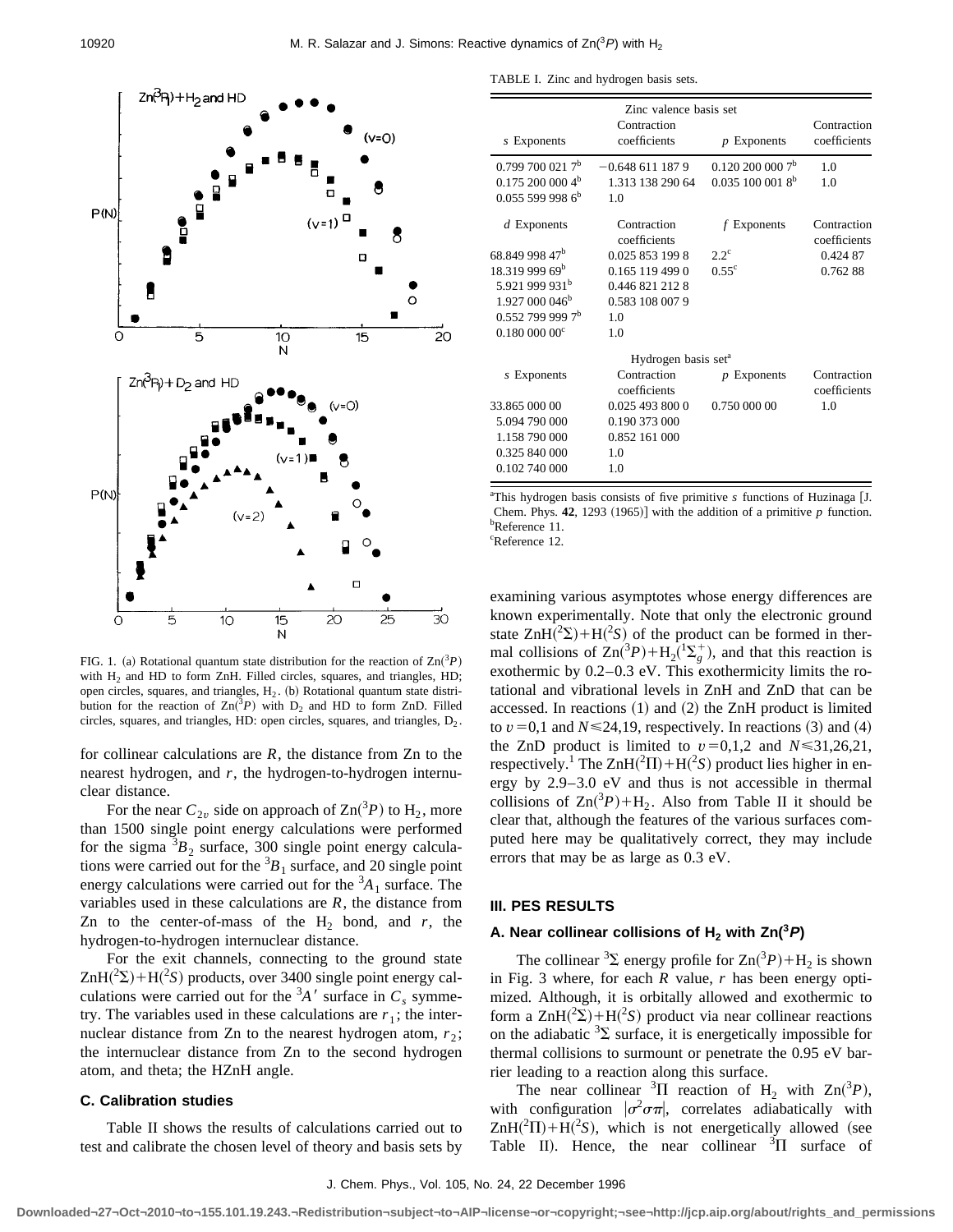

FIG. 2. Orbital correlation diagram for  $\text{Zn+H}_2$ . The dashed lines are for the collinear attack of  $Zn+H_2$ . HZnH corresponds to the fully inserted linear intermediate.

 $\text{Zn}(3P) + \text{H}_2$  will not be reactive even though, as Fig. 3 shows, this surface is attractive for large *R* and able to support a bound  $\text{Zn}^* \cdots \text{H}_2$  adduct.

For the above reasons, we believe that the near collinear attack of  $H_2$  by  $Zn(^3P)$  is unfavorable. The barrier for the sigma approach is too high for thermal collisions and would require tunneling of a hydrogen atom through the barrier.

TABLE II. Comparison of the MP2 and experimental thermodynamic energy profiles.<sup>a</sup>

| Reaction                                                          | $\Delta E_{\rm Exp}$ (eV) | $\Delta E_{\text{MP2}}$ (eV) |
|-------------------------------------------------------------------|---------------------------|------------------------------|
| $\text{Zn}({}^1S)\rightarrow\text{Zn}({}^3P)$                     | $4.05^{b}$                | 3.79                         |
| $\text{Zn}(^1S) + \text{H}_2(\frac{1}{2} \Sigma_g^+) \rightarrow$ | 3.80 <sup>b</sup>         | 3.71                         |
| $ZnH({}^2\Sigma)+H({}^2S)$                                        |                           |                              |
| $\text{Zn}({}^3P)+\text{H}_2({}^1\Sigma^+_e)\rightarrow$          | $-0.25^{\rm b}$           | $-0.08$                      |
| $\text{ZnH}(^{2}\Sigma)+\text{H}(^{2}\check{\text{S}})$           |                           |                              |
| $ZnH(^2\Sigma) \rightarrow ZnH(^2\Pi)$                            | $2.88^{b}$                | 3.12                         |
| $\text{ZnH}(^{2}\Sigma)\rightarrow\text{Zn}(^{1}S)+$              | $0.95^{\circ}$            | 0.66                         |
| $H(^2S)$                                                          |                           |                              |
| $Zn({}^1S) \rightarrow Zn({}^2S) + e^{-}$                         | 9.39 <sup>c</sup>         | 9.45                         |

a Both energies do not contain zero-point corrections. b Reference 13. c Reference 14.



FIG. 3. Collinear entrance channel; for every *R*,*r* was optimized. The energy values in this graph were computed using the MCSCF level of theory. The discontinuities in the gradients are a result of using a course grid of energy points connected by straight lines.

The pi approach adiabatically correlates with an excited state of the product,  $ZnH(^{2}\Pi) + H(^{2}S)$ , which is not accessible for thermal collisions.

# **B.** Near  $C_{2v}$  attack of  $H_2$  by Zn(<sup>3</sup>P)

# **1. <sup>3</sup>A<sup>1</sup> surface**

The  ${}^{3}A_1$  surface with configuration of  $|a_1^2a_1a_1|$  diabatically correlates with a doubly excited configuration of the linear product (see Fig. 2) and is found to be repulsive early in the entrance channel (see Fig. 4) as a result of which thermal flux on this surface can not lead to product formation.



FIG. 4.  $C_{2v}$  entrance channel; for every  $R, r$  was optimized. The bolder line on the  ${}^{3}B_2$  surface indicates geometries subsequent to the  $\Delta$  region introduced in Sec. III B 3. The discontinuities in the gradients are a result of energy points connected by straight lines. However, the barrier at  $\sim$ *R*=1.6 Å is real and not a result of a course grid.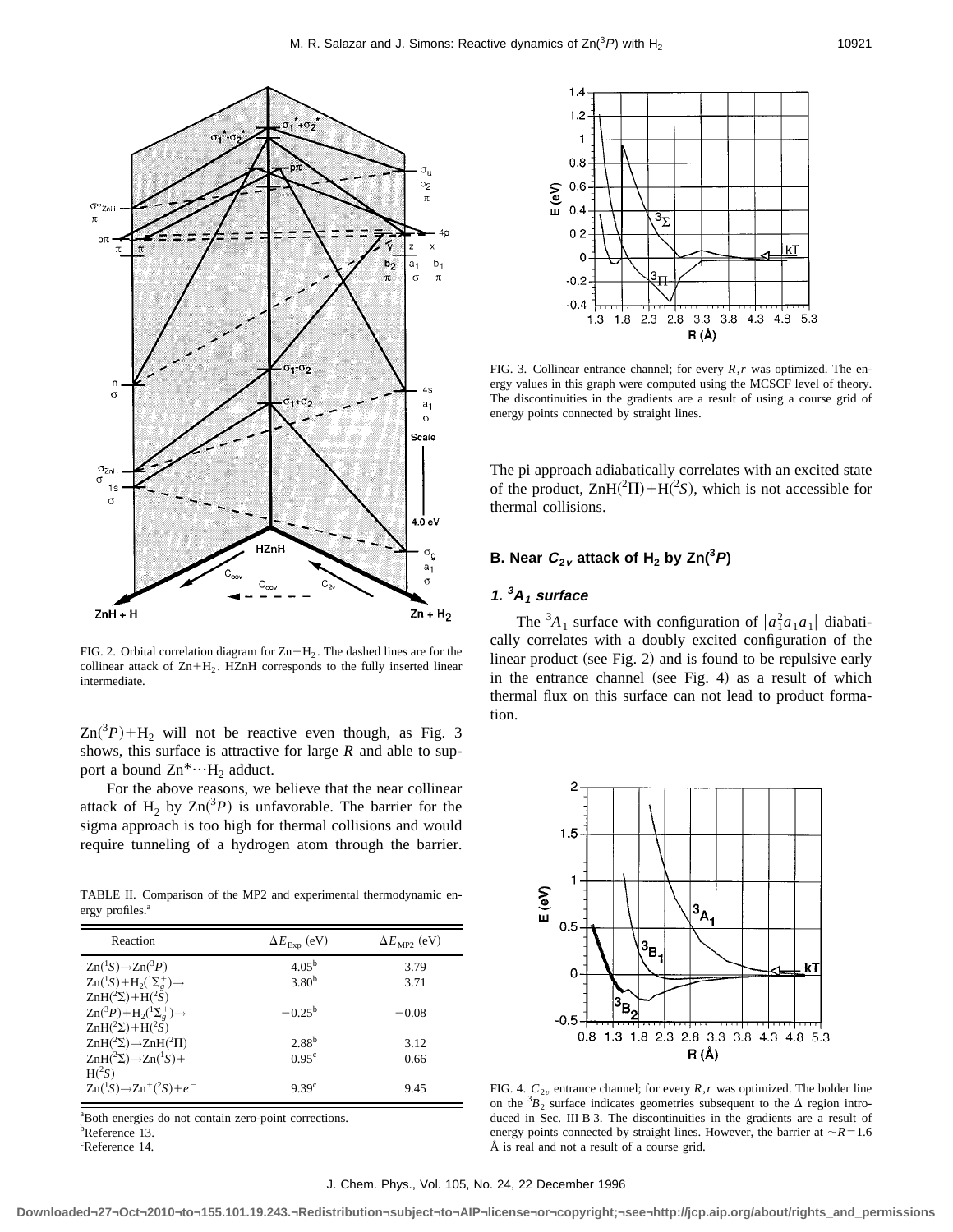

FIG. 5.  ${}^{3}B_{2}$  entrance channel contour plot. The  $\text{Zn}^{*} \cdots \text{H}_{2}$  corresponds to the geometry  $r=0.79$  and  $R=1.9$  Å. Units for this plot are eV, with constant contour lines of 0.5 eV, and the zero of energy is the  $Zn(^{3}$ 

# **2. <sup>3</sup>B<sup>1</sup> surface**

The  ${}^{3}B_1$  surface, with the  $|a_1^2a_1b_1|$  configuration, diabatically correlates with a doubly excited configuration of the HZnH linear intermediate (see Fig. 2), which is not energetically accessible by thermal flux. Moreover, since the  ${}^{3}B_{1}$  configuration has an electron in an out-of-plane orbital, this surface must correlate adiabatically with  $ZnH(^{2}\Pi)$  $+H(^{2}S)$ , which again is not energetically accessible.

For these reasons, we propose that the  ${}^{3}B_1$  and  ${}^{3}A_1$  surfaces are not reactive channels. The  ${}^{3}A_1$  surface very quickly becomes repulsive early in the entrance channel at geometries where the  $H_2$  bond is very much intact. The  ${}^{3}B_1$  surface, with its out-of-plane electron, can, at best, correlate with the  ${}^{2}\Pi$  excited state of ZnH.

## **3. <sup>3</sup>B<sup>2</sup> surface**

The  $C_{2v}$  slice through the  ${}^{3}B_2$  surface shown in Fig. 4, has a minimum corresponding to a  $\text{Zn}^* \cdots \text{H}_2$  complex which lies  $\sim$ 0.3 eV below the Zn(<sup>3</sup>P)+H<sub>2</sub> asymptote. This same surface is shown in two dimensions in Fig. 5 where the narrow entrance channel leading from large *R* to the  $\text{Zn}^* \cdots \text{H}_{2}$ complex is clear.

As seen in Fig. 2, the  ${}^{3}B_2$  surface can adiabatically correlate with the ground state  $\text{ZnH}(^{2}\Sigma) + \text{H}(^{2}\Sigma)$  products. This adiabatic correlation is only possible by the  $\text{ZnH}_2$  complex moving off of  $C_{2v}$  symmetry, therefore the PES curvature along the asymmetric stretch coordinate was checked along the thermal-collision-accessible region of the stream bed of the  ${}^{3}B_2$  entrance channel. What this examination revealed is that in the region near  $R=1.6$  Å, as *r* is stretched, the PES curvature along the  $b_2$  asymmetric stretch mode diminishes to near zero. In other words, second order Jahn–Teller coupling of the excited  ${}^{3}A_1$  surface with the  ${}^{3}B_2$  surface gives rise to this flatness and later negative curvature along the asymmetric stretch in this region of *R* and *r* values.



*PIG. 6. Exit channel to form ZnH+H. This contour plot shows that it is* energetically possible to proceed to product formation. Units for this plot are eV, with constant contour lines of 0.5 eV, and the zero of energy is the  $\text{Zn}(^{3}P) + \text{H}_{2}$  asymptote. Theta, the HZnH angle, is fixed at 55.0°.

As a result of these findings, the  ${}^{3}B_{2}$  state is the surface on which we propose the reaction under study takes place. We suggest that collisional flux on the  ${}^{3}B_{2}$  surface proceeds through the entrance valley (within which the  $H_2$  bond is essentially intact), through the shallow van der Waals minimum, then proceeds around the "corner" as the  $H_2$  bond is breaking and the ZnH bonds are forming. Once the region denoted by  $\Delta$  in Fig. 5 is reached, the asymmetric stretching mode has softened to an extent that no restoring force exists to overcome even its zero-point bending motion. Figure 6 shows that it is energetically feasible to break one ZnH bond while forming another beginning at geometries near those denoted  $\Delta$  in Fig. 5. From this region on, the molecule can break  $C_{2v}$  symmetry and hence weaken one and strengthen the second of the ZnH bonds and move on to form ZnH+H products.

#### **C. Exit channel**

As stated in the Introduction, Breckenridge postulated that the unusual isotope effects in the product rotational state distributions may be due to anisotropy in the exit-channel PES. To test this idea, the  ${}^{3}B_{2}$  PES has been characterized, starting near the  $\Delta$  region of Fig. 5, as a function of the distance  $(r_2)$  from Zn to the departing H and  $\theta$ , the HZnH angle. Such characterization has been made for six values of  $r_1$ , the Zn–H distance within the nascent <sup>2</sup> $\Sigma$  ZnH molecule, ranging from 1.5 to 1.75 Å, which span the  $\Delta$  region of Fig. 5 (the  $r_e$  of ZnH is 1.6 Å). In Fig. 7, we show one such exit-channel surface cut; those for other  $r_1$  values have similar characteristics. Within the model proposed by Breckenridge, the angular dependence that appears clearly in Fig. 7 in the exit channel causes the ZnH diatomic to rotate as the leaving atom exits.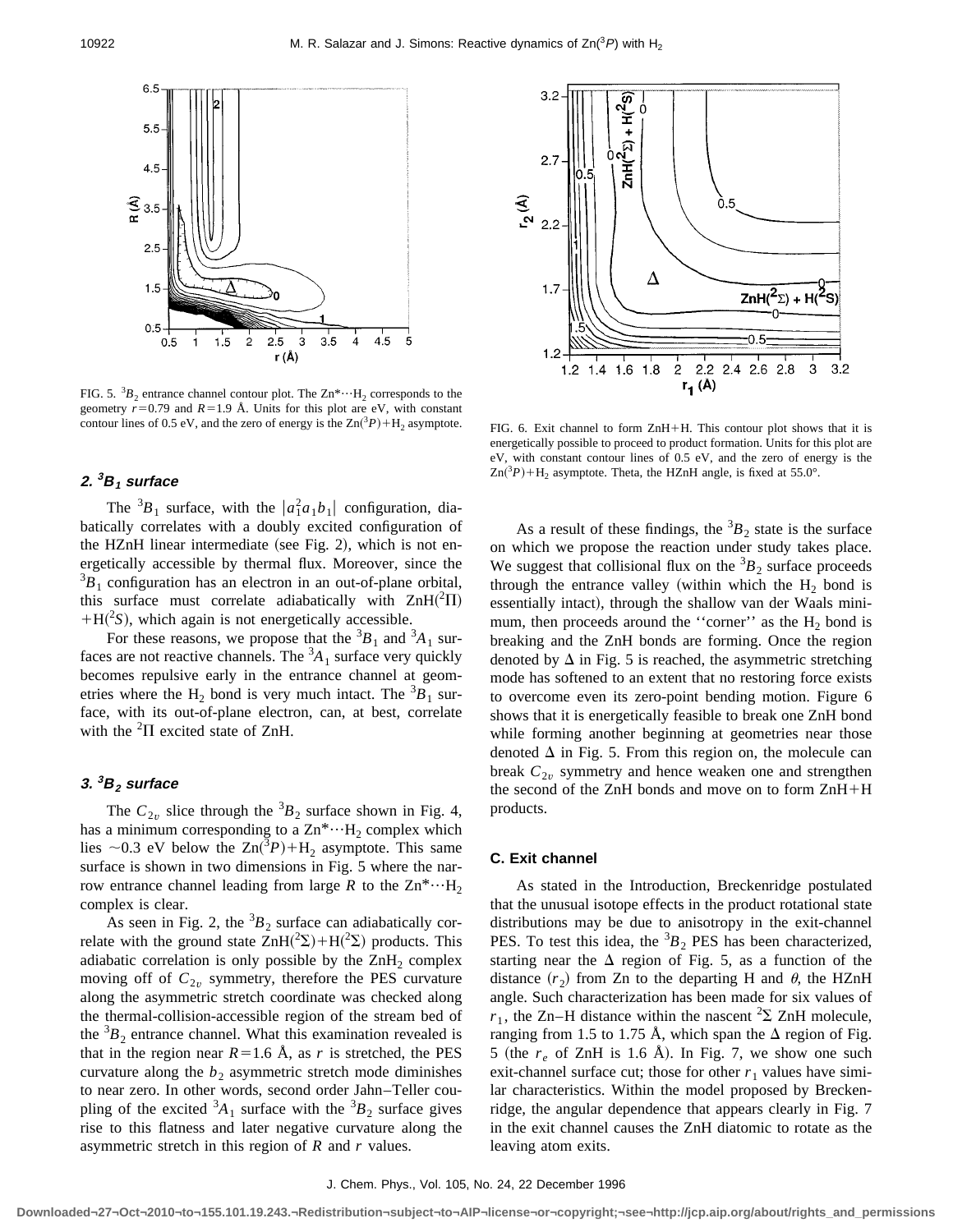

FIG. 7. Contour plot showing the angular dependence of the exit channel. Units are in eV and the zero of energy is the  $Zn({}^3P) + H_2$  asymptote. Similar exit channels were calculated for  $r_1$  values of 1.5, 1.55, 1.65, 1.7, and 1.75 Å.

## **IV. PREPARING THE SURFACE FOR DYNAMICAL STUDIES**

The primary results achieved in this work include the following:

- (1) Calculation of the entrance channel PES for the  ${}^{3}B_{2}$  surface of  $\text{Zn}(^{3}P) + \text{H}_{2}$  at more than 1500 geometries; along the streambed of the entrance channel analytical energy gradients (i.e., forces) and analytical frequencies have been evaluated.
- (2) Identification of the  $\Delta$  region near which flux can spontaneously evolve away from  $C_{2v}$  symmetry and enter the exit-channel leading to  $ZnH+H$  products.
- $(3)$  Calculation of the exit-channel region of the  $ZnH(^{2}\Sigma)$  +H surface that connects to the entrance channel near the  $\Delta$  region noted above. More than 3400 calculations at different geometries were performed to generate the six different (i.e., for six  $r_1$  values) exit-channel surfaces.

As a result, we believe that we now have available a description of the most reactive PES pertinent to the  $\text{Zn}(^{3}P) + \text{H}_{2} \rightarrow \text{ZnH}(^{2} \Sigma) + \text{H}$  reaction. To pursue the classical trajectory reactive dynamics simulation aspect of this work, which will be detailed fully in a subsequent paper, we need to have available a representation of our entrance and exit PES's which will allow efficient and accurate computation of the energy and force (gradient) at arbitrary geometries realized in the thermal  $\text{Zn}^*+\text{H}_2$  collisions. To this end, and in anticipation of eventually performing quantum dynamics wave function propagation on this same surface, we decided to employ a local piecewise tessellation of the entrance and exit channels together with an interpolation scheme in each tessellation region.

## **A. Tessellation and interpolation**

The tessellation and interpolation method that has been coded in our dynamics routine called UTIMP-PACK (Utah Tessellation Interpolation Multidimensional Propagation Package), consists of the triangulation of the domain  $(r, R)$  for the entrance channel and  $r_2$ ,  $\theta$  for each  $r_1$  value in the exit channel) of the PES and subsequent interpolation of the energy and its derivatives within a given triangle. Since the domain of the PES will admit to many different triangulations, we have chosen to follow a technique that uses so-called barycentric coordinates and a sphere test to construct what is known as Lawson's "optimal" triangulation.<sup>15</sup> In essence, the goal of this particular choice of tessellation process is to generate a triangulation in which few ''narrow'' triangles (i.e., those having one very small internal angle) occur and in which triangle areas are similar to one another.

Given a triangulation of the entrance or exit channel region, one next must obtain expressions for the energy and its gradients within each triangle. The methods we use to do so require knowledge of the energy and gradients at each corner of each triangle. In the event that one has not calculated energy gradients at a geometry (hereafter called a node) where one has computed the energy, the missing gradients are generated using the so-called hyperbolic multiquadric method.<sup>16</sup> In the hyperbolic multiquadric interpolant, one employs knowledge of the energy  $E(x_i, y_j)$  at  $N(j=1,...,N)$ points to determine the  $N$  coefficients  $c_i$ ,

$$
E(x_j, y_j) = \sum_{i=1}^{N} c_i [d_i^2(x, y) + r]^{1/2}
$$
  

$$
d_i^2(x_j, y_j) = (x_j - x_i)^2 + (y_j - y_i)^2,
$$

where *i* runs over the number of nodes included in the interpolation. The parameter  $r$  is used to control the weighting of data points close to and far from the point of interest. The gradients are then approximated as

$$
\partial E/\partial x = \sum_{i=1}^{N} c_i (x - x_i) [(x - x_i)^2 + (y - y_i)^2 + r]^{-1/2},
$$
  

$$
\partial E/\partial y = \sum_{i=1}^{N} c_i (y - y_i) [(x - x_i)^2 + (y - y_i)^2 + r]^{-1/2}.
$$

Given a triangulation as well as knowledge of the energy and gradients at all nodes, we need to compute these quantities at *any* point inside *any* triangle. To effect this interpolation of the energy and its gradients, we have chosen to use the so-called Clough–Tocher interpolant<sup>17</sup> because it insures the continuity of the energy and gradients (i.e.,  $C<sup>1</sup>$  continuity) across any triangle boundary as well as continuity of the energy, gradients and second derivatives (i.e.,  $C^2$  continuity) inside a triangle when analytical energy and gradient data at the nodes are used. Other multidimensional splinelike interpolants could be employed within each triangle, but we chose to use the Clough–Tocher process for the reasons stated.